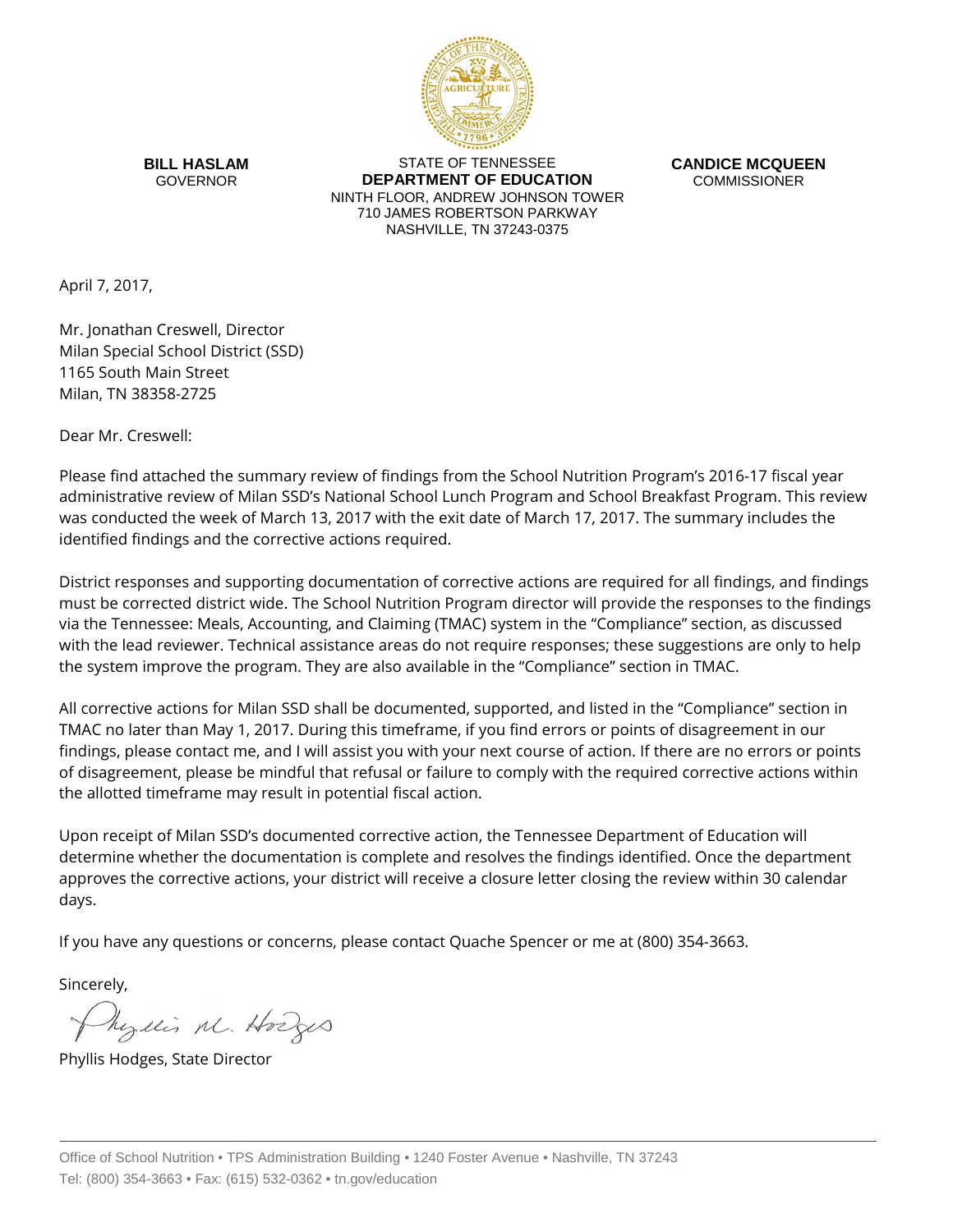

## **Milan SSD (272)**

**Review ID: 581**

## **Exit Conference Date: 3/17/2017**

Review Year: 2017

Month of Review: February

Lead Reviewer: Betty Turnbow

|      | <b>Findings</b> |                            |                                   |
|------|-----------------|----------------------------|-----------------------------------|
| Area |                 | <b>Finding Description</b> | <b>Required Corrective Action</b> |

## **SFA - Level Findings**

| $100 -$                                             | $V - 0100$ |                                                                                                                                                                                                                                                      |                                                                                                                                                                                                                                                                                             |
|-----------------------------------------------------|------------|------------------------------------------------------------------------------------------------------------------------------------------------------------------------------------------------------------------------------------------------------|---------------------------------------------------------------------------------------------------------------------------------------------------------------------------------------------------------------------------------------------------------------------------------------------|
| Certification<br>and Benefit<br>Issuance            |            | Certification and benefit<br>issuance requirements<br>were not met on four<br>applications. One<br>application was<br>approved<br>incorrectly. One<br>application had missing<br>information and two<br>other benefit issuance<br>errors were noted. | Corrections were made to the<br>application and status change has<br>been entered into the POS<br>according to the appropriate<br>effective date.<br>Upload benefit issuance<br>document section that includes<br>updated status change for the 3<br>application/benefit errors.            |
| $100 -$<br>Certification<br>and Benefit<br>Issuance | $V-0100$   | Two benefit issuance<br>errors were noted. The<br>correction was made to<br>the benefit issuance<br>document and<br>notification of eligibility<br>status change was<br>mailed to the household<br>on 3/13/2017.                                     | The correction was made to the<br>benefit issuance document and<br>notification of eligibility status<br>change was mailed to the<br>household on 3/13/2017.<br>Upload benefit issuance<br>document section that includes<br>updated status change for the 3<br>application/benefit errors. |
| $200 -$<br>Verification                             | $V-0200$   | A foster child was pulled<br>for verification, and was<br>not verified.                                                                                                                                                                              | Attend verification training before<br>conducting verification for the<br>upcoming year and create a plan<br>to ensure the verification process<br>is conducted correctly.<br>Upload an agenda for verification<br>training that was received and the                                       |